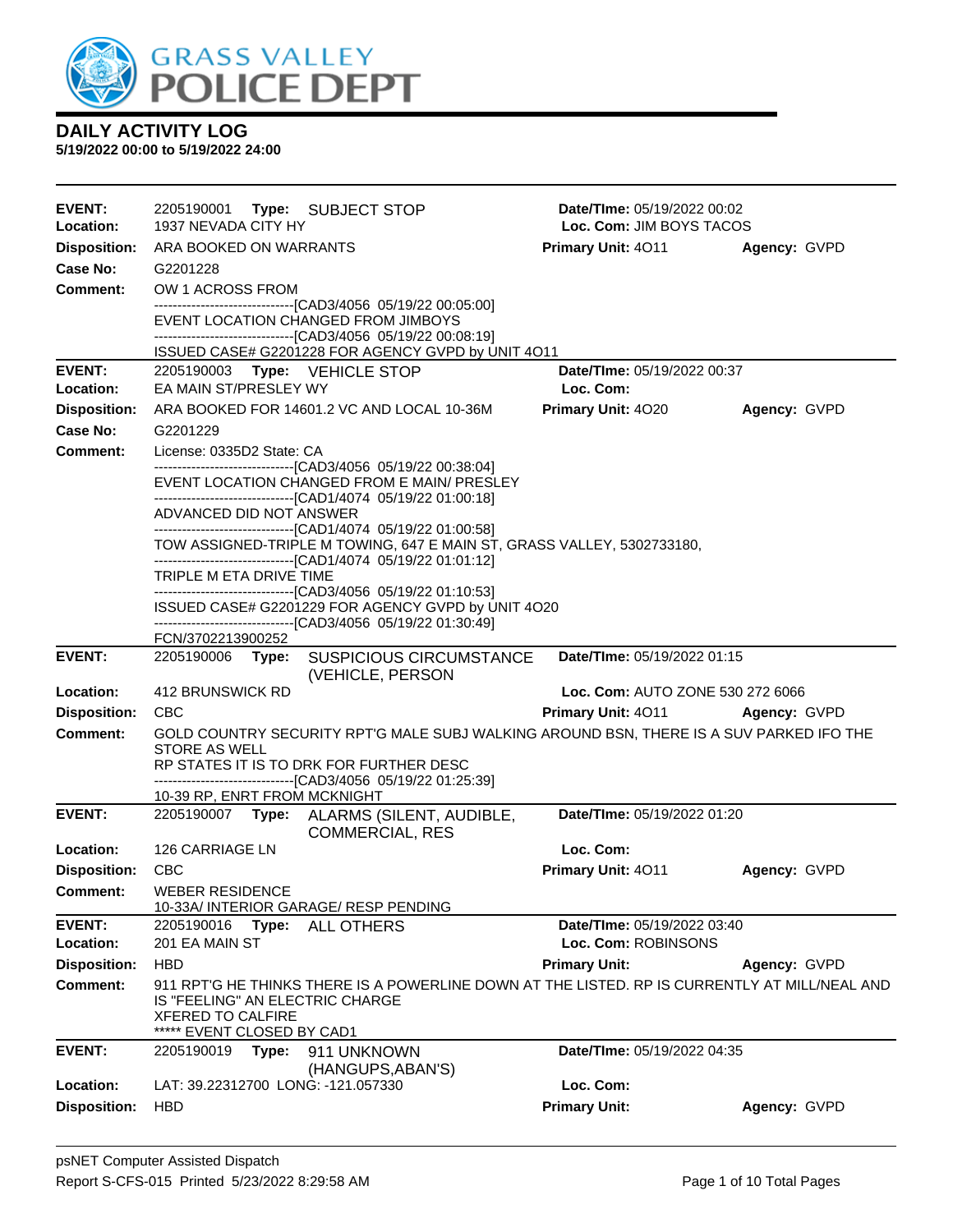

**5/19/2022 00:00 to 5/19/2022 24:00**

| <b>Comment:</b>     | 911 HANGUP, HANGUP ON CALLBACK<br>PLOTS TO HILLTOP COMMONS |                                                                                                                                                                                                                                                                                                                                                                                                                  |                             |                                        |
|---------------------|------------------------------------------------------------|------------------------------------------------------------------------------------------------------------------------------------------------------------------------------------------------------------------------------------------------------------------------------------------------------------------------------------------------------------------------------------------------------------------|-----------------------------|----------------------------------------|
|                     |                                                            | -------------------------------[CAD3/4056 05/19/22 04:36:37]                                                                                                                                                                                                                                                                                                                                                     |                             |                                        |
|                     |                                                            | NO ANSWER ON CALL INTO HILLTOP COMMONS<br>-------------------------------[CAD1/4074 05/19/22 04:46:41]                                                                                                                                                                                                                                                                                                           |                             |                                        |
|                     | <b>NEG HIST W/NUMBER</b><br>***** EVENT CLOSED BY CAD1     |                                                                                                                                                                                                                                                                                                                                                                                                                  |                             |                                        |
| <b>EVENT:</b>       |                                                            | 2205190041 Type: 911 UNKNOWN                                                                                                                                                                                                                                                                                                                                                                                     | Date/TIme: 05/19/2022 08:20 |                                        |
| Location:           |                                                            | (HANGUPS, ABAN'S)<br>LA BARR MEADOWS RD/EA MCKNIGHT WY                                                                                                                                                                                                                                                                                                                                                           | Loc. Com:                   |                                        |
| <b>Disposition:</b> | <b>HBD</b>                                                 |                                                                                                                                                                                                                                                                                                                                                                                                                  | <b>Primary Unit:</b>        | Agency: GVPD                           |
| Comment:            |                                                            | 911 OPEN LINE, PERSON CURSED THEN DISCONNECTED                                                                                                                                                                                                                                                                                                                                                                   |                             |                                        |
|                     |                                                            | -------------------------------[CAD1/4085 05/19/22 08:27:14]<br>ON CALLBACK, MESSAGE STATES NUMBER NOT IN SERVICE.                                                                                                                                                                                                                                                                                               |                             |                                        |
|                     |                                                            | -------------------------------[CAD1/4085 05/19/22 08:28:35]<br>EVENT LOCATION CHANGED FROM LAT: 39.20055400 LONG: -121.056772 GRASS VALLEY                                                                                                                                                                                                                                                                      |                             |                                        |
|                     |                                                            | -------------------------------[CAD1/4085 05/19/22 08:28:43]                                                                                                                                                                                                                                                                                                                                                     |                             |                                        |
|                     | ***** EVENT CLOSED BY CAD1                                 | SECOND CALLBACK, CODE 4 ACCIDENTAL                                                                                                                                                                                                                                                                                                                                                                               |                             |                                        |
| <b>EVENT:</b>       |                                                            | 2205190042 Type: ASSAULTS, BATTERY (415<br>PHYSICAL)                                                                                                                                                                                                                                                                                                                                                             | Date/TIme: 05/19/2022 08:21 |                                        |
| Location:           | 314 PLEASANT ST                                            |                                                                                                                                                                                                                                                                                                                                                                                                                  | Loc. Com:                   |                                        |
| <b>Disposition:</b> | <b>RPT</b>                                                 |                                                                                                                                                                                                                                                                                                                                                                                                                  | Primary Unit: 4024          | Agency: GVPD                           |
| Case No:            | G2201231                                                   |                                                                                                                                                                                                                                                                                                                                                                                                                  |                             |                                        |
| Comment:            | GVPD ETA 10<br>1039 CALFIRE TO GO TO GVPD                  | RP RPTG GIRLFRIENDS DAD ASSAULTED HIM OVER A FIGHT RP AND GIRLFRIEND HAD. SU SPIT IN RPS<br>MOUTH AND PUNCHED HIM IN THE JAW. GIRLFRIEND IS PREGNANT AND RP IS AFRAID OF WHAT WILL<br>HAPPEN BY REPORTING THE ASSAULT. RP REQG MEDICAL. RP IS LEAVING THE HOUSE. RP ENROUTE TO<br>--------------------------------[CAD3/4051_05/19/22 08:21:29]                                                                  |                             |                                        |
|                     |                                                            | -------------------------------[CAD1/4085 05/19/22 08:58:12]<br>ISSUED CASE# G2201231 FOR AGENCY GVPD by UNIT 4O24                                                                                                                                                                                                                                                                                               |                             |                                        |
| <b>EVENT:</b>       | 2205190050 Type: ALL OTHERS                                |                                                                                                                                                                                                                                                                                                                                                                                                                  | Date/TIme: 05/19/2022 08:39 |                                        |
| Location:           | 107 MOHAWK ST                                              |                                                                                                                                                                                                                                                                                                                                                                                                                  | Loc. Com:                   |                                        |
| <b>Disposition:</b> | RPT TOWED FOR VEH CODE                                     |                                                                                                                                                                                                                                                                                                                                                                                                                  | Primary Unit: 403           | Agency: GVPD                           |
| Case No:            | G2201230                                                   |                                                                                                                                                                                                                                                                                                                                                                                                                  |                             |                                        |
| <b>Comment:</b>     |                                                            | -------------------------------[CAD1/4085 05/19/22 08:39:41]<br>EVENT LOCATION CHANGED FROM 107 MOHOWK<br>------------------------------[CAD1/4085 05/19/22 08:39:46]<br>EVENT LOCATION CHANGED FROM 107 MOHAWK<br>------------------------------[CAD3/4051_05/19/22 08:43:54]<br>TOW ASSIGNED-KILROYS, 800 E MAIN ST, GRASS VALLEY, 5302733495,<br>-------------------------------[CAD3/4051 05/19/22 08:43:57] |                             |                                        |
|                     | ETA DRIVETIME                                              | -------------------[CAD1/4085 05/19/22 08:56:13]                                                                                                                                                                                                                                                                                                                                                                 |                             |                                        |
|                     | FCN/3702213901524                                          | ISSUED CASE# G2201230 FOR AGENCY GVPD by UNIT 4O3<br>-------------------------------[CAD1/4085 05/19/22 09:06:53]                                                                                                                                                                                                                                                                                                |                             |                                        |
| <b>EVENT:</b>       | 2205190052 Type:                                           | ANIMALS (ABUSE, LOOSE,                                                                                                                                                                                                                                                                                                                                                                                           | Date/TIme: 05/19/2022 08:55 |                                        |
|                     |                                                            | FOUND, INJURED)                                                                                                                                                                                                                                                                                                                                                                                                  |                             |                                        |
| Location:           | 13895 STATE HIGHWAY 174                                    |                                                                                                                                                                                                                                                                                                                                                                                                                  |                             | Loc. Com: BEST FRIENDS ANIMAL HOSPITAL |
| <b>Disposition:</b> | <b>CBC</b>                                                 |                                                                                                                                                                                                                                                                                                                                                                                                                  | <b>Primary Unit: 4Z32</b>   | Agency: GVPD                           |
| <b>Comment:</b>     |                                                            | ------------------------------[CAD1/4085 05/19/22 08:56:57]<br>EVENT LOCATION CHANGED FROM BEST FRIENDS ANIMAL HOSPITAL                                                                                                                                                                                                                                                                                          |                             |                                        |
| <b>EVENT:</b>       | 2205190054                                                 | Type: ABANDONED VEHICLES                                                                                                                                                                                                                                                                                                                                                                                         | Date/TIme: 05/19/2022 09:03 |                                        |

psNET Computer Assisted Dispatch Report S-CFS-015 Printed 5/23/2022 8:29:58 AM Page 2 of 10 Total Pages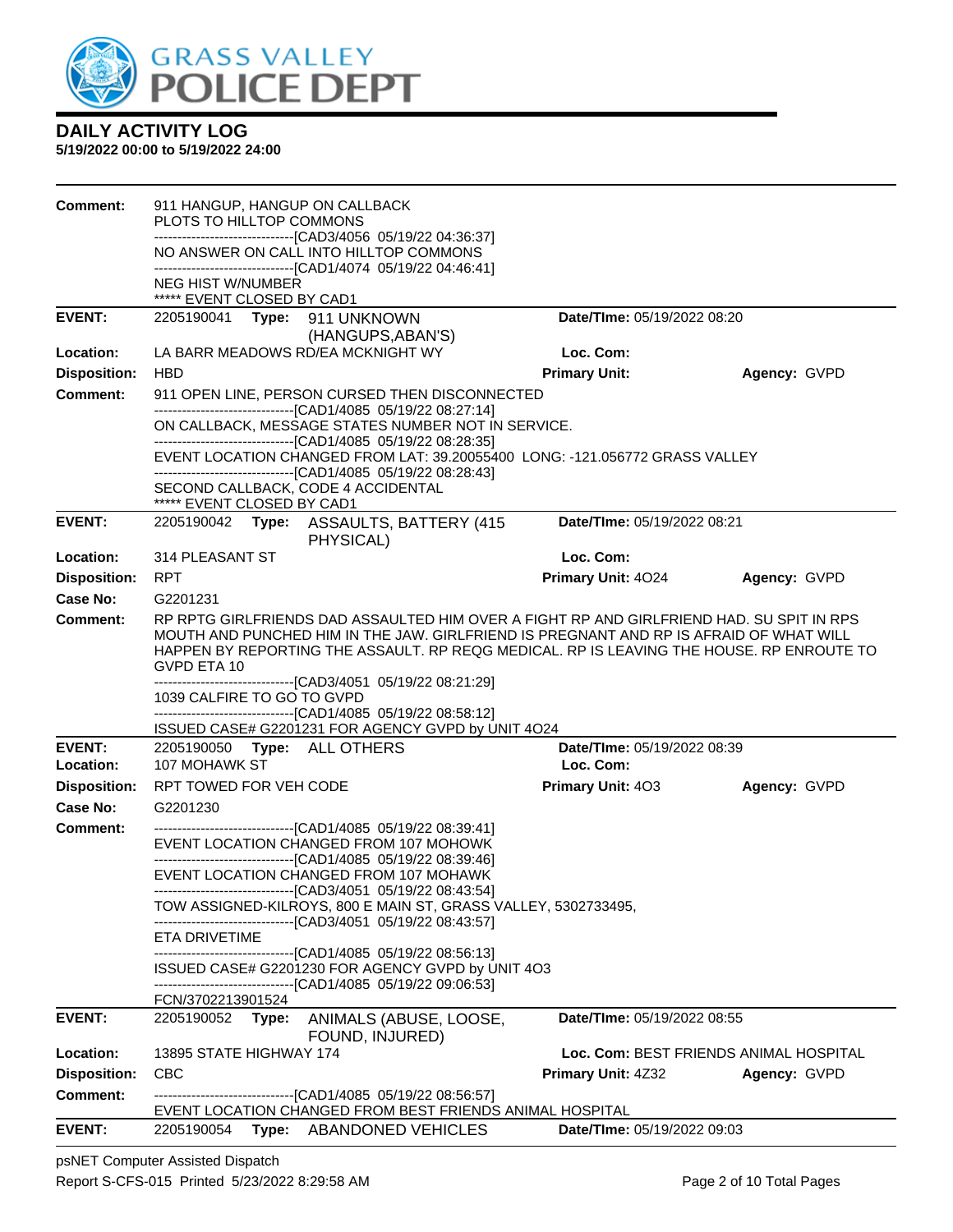

| Location:                              | 155 SPRINGHILL DR                                                                                                                        | Loc. Com:                           |              |
|----------------------------------------|------------------------------------------------------------------------------------------------------------------------------------------|-------------------------------------|--------------|
| <b>Disposition:</b>                    | CBC VEH TAGGED FOR ABANDONMENT                                                                                                           | Primary Unit: 4Z15                  | Agency: GVPD |
| <b>Comment:</b>                        | RP RPTG ABAN VEH FOR OVER A MONTH. BLK 2009 TOYT 4D LIC#6ETB124                                                                          |                                     |              |
| <b>EVENT:</b>                          | 2205190055<br>Type:<br><b>TRAFFIC ACCIDENT</b>                                                                                           | Date/TIme: 05/19/2022 09:08         |              |
| Location:                              | IDAHO MARYLAND RD/49/20 RAMP                                                                                                             | Loc. Com:                           |              |
| <b>Disposition:</b>                    | RPT VEH WAS TOWED BY AAA                                                                                                                 | Primary Unit: 4024                  | Agency: GVPD |
| <b>Case No:</b>                        | G2201232                                                                                                                                 |                                     |              |
| Comment:                               | 911 RPTG 1182. RP VEH RED CHEV EQUINOX AND WHO PRIUS. NOT BLOCKING.                                                                      |                                     |              |
|                                        | --------------------------------[CAD3/4051 05/19/22 09:19:29]<br>1039 AAA TOW MMM TOWING ETA UNK CALL#32449                              |                                     |              |
|                                        | --------------------[CAD1/4085 05/19/22 09:29:35]                                                                                        |                                     |              |
|                                        | ISSUED CASE# G2201232 FOR AGENCY GVPD by UNIT 4O24                                                                                       |                                     |              |
| <b>EVENT:</b>                          | Type: TRESPASS<br>2205190056<br>972 SUTTON WY                                                                                            | Date/TIme: 05/19/2022 09:16         |              |
| Location:                              | UTL AREA CHECK MADE                                                                                                                      | Loc. Com: BEST WESTERN 530 273 1393 |              |
| <b>Disposition:</b><br><b>Comment:</b> | CHP XFER RPTG 1 MALE AND 1 XRAY REFUSING TO LEAVE. XRAY THREATENED EMPLOYEE. MALE IS IN                                                  | Primary Unit: 402                   | Agency: GVPD |
|                                        | FRONT OF PROPERTY NEAR BUS STOP AND XRAY IS RUNNING AROUND THE PROPERTY TRYING TO GET                                                    |                                     |              |
|                                        | <b>INTO ROOMS</b>                                                                                                                        |                                     |              |
|                                        | WFA GRN DRESS BLK DOG AND SUNGLASSES                                                                                                     |                                     |              |
|                                        | WMA BLK HAT BLK SHIRT AND SHORTS                                                                                                         |                                     |              |
| <b>EVENT:</b>                          | 2205190058<br>Type:<br><b>ORDINANCES</b><br>(COUNTY/MUNICIPAL)                                                                           | Date/TIme: 05/19/2022 09:29         |              |
| Location:                              | 111 W MCKNIGHT WY                                                                                                                        | Loc. Com: KMART                     |              |
| <b>Disposition:</b>                    | CBC VEH WILL BE MOVING ALONG SHORTLY                                                                                                     | Primary Unit: 4024                  | Agency: GVPD |
| Comment:                               | RP RPTG CAMPER BHD BLDG. CAB OVER CAMPER. RP IS PROPERTY MANAGER                                                                         |                                     |              |
| <b>EVENT:</b>                          | 2205190065<br><b>COMMUNITY POLICING</b><br>Type:<br><b>ACTION</b>                                                                        | Date/TIme: 05/19/2022 09:55         |              |
| <b>Disposition:</b>                    | <b>CBC</b>                                                                                                                               | Primary Unit: 402                   | Agency: GVPD |
| <b>Comment:</b>                        |                                                                                                                                          |                                     |              |
| <b>EVENT:</b>                          | PROPERTY LOST OR FOUND<br>2205190067<br>Type:                                                                                            | Date/TIme: 05/19/2022 10:01         |              |
| Location:                              | 119 NEAL ST                                                                                                                              | Loc. Com: WILD BIRDS UNLIMITED      |              |
| <b>Disposition:</b>                    | <b>CBC</b>                                                                                                                               | Primary Unit: 4021                  | Agency: GVPD |
| <b>Comment:</b>                        | RP REQG 1021 REF WHEELCHAIR CART THAT APPEARS ABAN. RP WANTS TO THROW IT AWAY                                                            |                                     |              |
| <b>EVENT:</b>                          | 2205190069<br><b>ORDINANCES</b><br>Type:<br>(COUNTY/MUNICIPAL)                                                                           | Date/TIme: 05/19/2022 10:06         |              |
| Location:                              | 134 S CHURCH ST                                                                                                                          | Loc. Com: BANK OF AMERICA           |              |
| <b>Disposition:</b>                    | <b>CBC MOVING ALONG</b>                                                                                                                  | Primary Unit: 4D7                   | Agency: GVPD |
| <b>Comment:</b>                        | RP RPTG TRANSIENT MALE IN PARKING LOT LOITERING, SMOKING, URINATING, AND RP WANTS HIM MOVED<br>ALONG                                     |                                     |              |
|                                        | WMA OLDER RAGGEDY CLOTHES                                                                                                                |                                     |              |
| <b>EVENT:</b>                          | 2205190071<br>Type: TRAFFIC ACCIDENT                                                                                                     | Date/TIme: 05/19/2022 10:15         |              |
| Location:                              | 360 SIERRA COLLEGE DR                                                                                                                    | Loc. Com:                           |              |
| <b>Disposition:</b>                    | <b>HBD</b>                                                                                                                               | <b>Primary Unit:</b>                | Agency: GVPD |
| Comment:                               | 911 RPTG VEH WAS DAMAGED BY VEH PARKED NEXT TO HERS. WHILE LL, OTHER DRIVER CAME OUT AND<br>WILL EXCHANGE INFO. NO LE RESPONSE REQUESTED |                                     |              |
|                                        | RP VEH WHI GMC                                                                                                                           |                                     |              |
|                                        |                                                                                                                                          |                                     |              |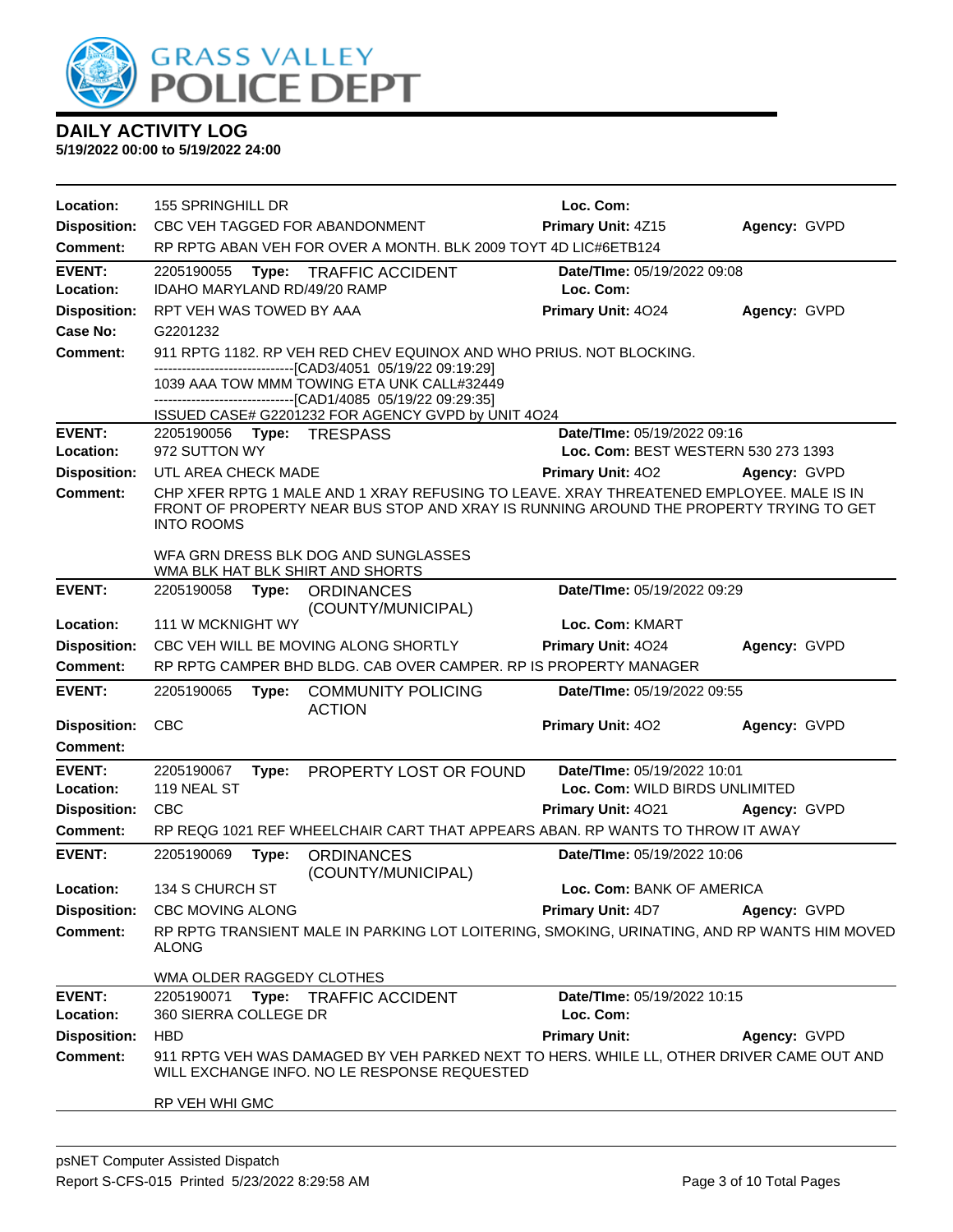

| <b>EVENT:</b>                          | 2205190073                                              | Type: | 911 UNKNOWN<br>(HANGUPS, ABAN'S)                                                                                                                                                                                                                                                                                                                                                                                                                          | Date/TIme: 05/19/2022 10:36                       |              |
|----------------------------------------|---------------------------------------------------------|-------|-----------------------------------------------------------------------------------------------------------------------------------------------------------------------------------------------------------------------------------------------------------------------------------------------------------------------------------------------------------------------------------------------------------------------------------------------------------|---------------------------------------------------|--------------|
| Location:                              | 625 ESKATON CR                                          |       |                                                                                                                                                                                                                                                                                                                                                                                                                                                           | Loc. Com:                                         |              |
| <b>Disposition:</b>                    | <b>HBD</b>                                              |       |                                                                                                                                                                                                                                                                                                                                                                                                                                                           | <b>Primary Unit:</b>                              | Agency: GVPD |
| <b>Comment:</b>                        | 911 ABAN                                                |       |                                                                                                                                                                                                                                                                                                                                                                                                                                                           |                                                   |              |
|                                        | ***** EVENT CLOSED BY CAD1                              |       | -------------------------------[CAD1/4085 05/19/22 10:38:01]<br>ON CALLBACK, STAFF UNAWARE OF ANY ISSUE, WILL CALL BACK IF HTEY NEED ASSISTANCE.                                                                                                                                                                                                                                                                                                          |                                                   |              |
| <b>EVENT:</b>                          |                                                         |       | 2205190083 Type: 911 UNKNOWN<br>(HANGUPS, ABAN'S)                                                                                                                                                                                                                                                                                                                                                                                                         | Date/TIme: 05/19/2022 11:01                       |              |
| Location:                              |                                                         |       | LAT: 39.23367400 LONG: -121.055935                                                                                                                                                                                                                                                                                                                                                                                                                        | Loc. Com:                                         |              |
| <b>Disposition:</b>                    | <b>HBD</b>                                              |       |                                                                                                                                                                                                                                                                                                                                                                                                                                                           | <b>Primary Unit:</b>                              | Agency: GVPD |
| <b>Comment:</b>                        | EVENT CLOSED BY CAD1                                    |       | 911 HANG UP NOTHING HEARD UNABLE TO CALLBACK 911 PREFIX                                                                                                                                                                                                                                                                                                                                                                                                   |                                                   |              |
| <b>EVENT:</b>                          |                                                         |       | 2205190086 Type: PROPERTY LOST OR FOUND                                                                                                                                                                                                                                                                                                                                                                                                                   | Date/TIme: 05/19/2022 11:25                       |              |
| Location:                              | 234 S AUBURN ST                                         |       |                                                                                                                                                                                                                                                                                                                                                                                                                                                           | Loc. Com: CHEVRON                                 |              |
| <b>Disposition:</b>                    | <b>PEN</b>                                              |       |                                                                                                                                                                                                                                                                                                                                                                                                                                                           | Primary Unit: 4021                                | Agency: GVPD |
| <b>Comment:</b>                        | RP REQG 1021 REF LOST WALLET<br>NEGATIVE ANSWER LEFT VM |       | ------------------------[4O21/MDT 05/19/22 11:47]                                                                                                                                                                                                                                                                                                                                                                                                         |                                                   |              |
| <b>EVENT:</b>                          |                                                         |       | 2205190093 Type: SUSPICIOUS CIRCUMSTANCE                                                                                                                                                                                                                                                                                                                                                                                                                  | Date/TIme: 05/19/2022 12:11                       |              |
|                                        |                                                         |       | (VEHICLE, PERSON                                                                                                                                                                                                                                                                                                                                                                                                                                          |                                                   |              |
| Location:                              | 228 SUTTON WY # 223G                                    |       |                                                                                                                                                                                                                                                                                                                                                                                                                                                           | Loc. Com:                                         |              |
| <b>Disposition:</b>                    |                                                         |       | CBC APPEARS UNDISTURBED, RE-SECURED                                                                                                                                                                                                                                                                                                                                                                                                                       | Primary Unit: 4017                                | Agency: GVPD |
| <b>Comment:</b>                        |                                                         |       | RP REQG CHECK OF APT DUE TO NEIGHBOR TELLING RP THEY SAW SOMEONE ENTER UNAUTHORIZED.<br>OCCD LAST NIGHT PER RP. RP IS OUT OF TOWN                                                                                                                                                                                                                                                                                                                         |                                                   |              |
| <b>EVENT:</b>                          | 2205190101                                              |       | Type: FRAUD                                                                                                                                                                                                                                                                                                                                                                                                                                               | Date/TIme: 05/19/2022 12:34                       |              |
| Location:                              | 157 JOERSCHKE DR                                        |       |                                                                                                                                                                                                                                                                                                                                                                                                                                                           | Loc. Com: SMILEYS CHECK CASHING                   |              |
| <b>Disposition:</b>                    | <b>CBC</b>                                              |       |                                                                                                                                                                                                                                                                                                                                                                                                                                                           | Primary Unit: 4021                                | Agency: GVPD |
| <b>Comment:</b>                        | CASHED 5/14.                                            |       | RP WANTING TO REPORT FRAUDULENT/ALTERED CHECKS PASSED TO HER BUSINESS. CHECK WAS<br>-----------------[4O21/MDT 05/19/22 13:07]                                                                                                                                                                                                                                                                                                                            |                                                   |              |
|                                        | AFTER DISCUSSING IT WAS CIVIL.                          |       | RP ADVISED ONE GUY PASSED POSSIBLY A STOLEN FRAUDULENT COVID STATE RELIEF CHECK. RP<br>ADVISED TO REPORT TO THE STATE LE. THE SECOND CASE OF BAD CHECKS, RP CONTACTED XRAY WHO<br>HAD CHECKS PAID OUT TO HER. XRAY DID START PAYING HER AND PAID 500 DOLLARS OUT THE 1800.<br>XRAY DID NOT WRITE THE CHECKS BUT CASHED THEM OUT. XRAY HAD NOT BEEN RESPONDING TO RP<br>EVEN THOUGH SHE PAID PART OF THE OUTSTANDING MONEY. RP NO LONGER REQUESTING A CASE |                                                   |              |
| <b>EVENT:</b>                          |                                                         |       | 2205190103 Type: PUBLIC RELATION CONTACT                                                                                                                                                                                                                                                                                                                                                                                                                  | <b>Date/TIme: 05/19/2022 12:38</b>                |              |
| Location:                              | 1262 SUTTON WY                                          |       |                                                                                                                                                                                                                                                                                                                                                                                                                                                           | Loc. Com: HOSPITALITY HOUSE 530 271 7144          |              |
| <b>Disposition:</b>                    | CBC 98T, CLEARED                                        |       |                                                                                                                                                                                                                                                                                                                                                                                                                                                           | <b>Primary Unit: 4017</b>                         | Agency: GVPD |
| <b>Comment:</b>                        | <b>CLEARANCE FOR 1</b>                                  |       |                                                                                                                                                                                                                                                                                                                                                                                                                                                           |                                                   |              |
| <b>EVENT:</b>                          | 2205190107<br><b>CBC</b>                                | Type: | VEH CITES, VIN, TOWS, DUI                                                                                                                                                                                                                                                                                                                                                                                                                                 | Date/TIme: 05/19/2022 12:50<br>Primary Unit: 4024 |              |
| <b>Disposition:</b><br><b>Comment:</b> |                                                         |       |                                                                                                                                                                                                                                                                                                                                                                                                                                                           |                                                   | Agency: GVPD |
|                                        |                                                         |       |                                                                                                                                                                                                                                                                                                                                                                                                                                                           |                                                   |              |
| <b>EVENT:</b><br>Location:             | 2205190108<br>EA MAIN ST ROUNDABOUT                     | Type: | <b>TRAFFIC ACCIDENT</b>                                                                                                                                                                                                                                                                                                                                                                                                                                   | Date/TIme: 05/19/2022 12:50<br>Loc. Com:          |              |
| <b>Disposition:</b>                    | <b>RPT</b>                                              |       |                                                                                                                                                                                                                                                                                                                                                                                                                                                           | Primary Unit: 4D10                                | Agency: GVPD |
| Case No:                               | G2201234                                                |       |                                                                                                                                                                                                                                                                                                                                                                                                                                                           |                                                   |              |
|                                        |                                                         |       |                                                                                                                                                                                                                                                                                                                                                                                                                                                           |                                                   |              |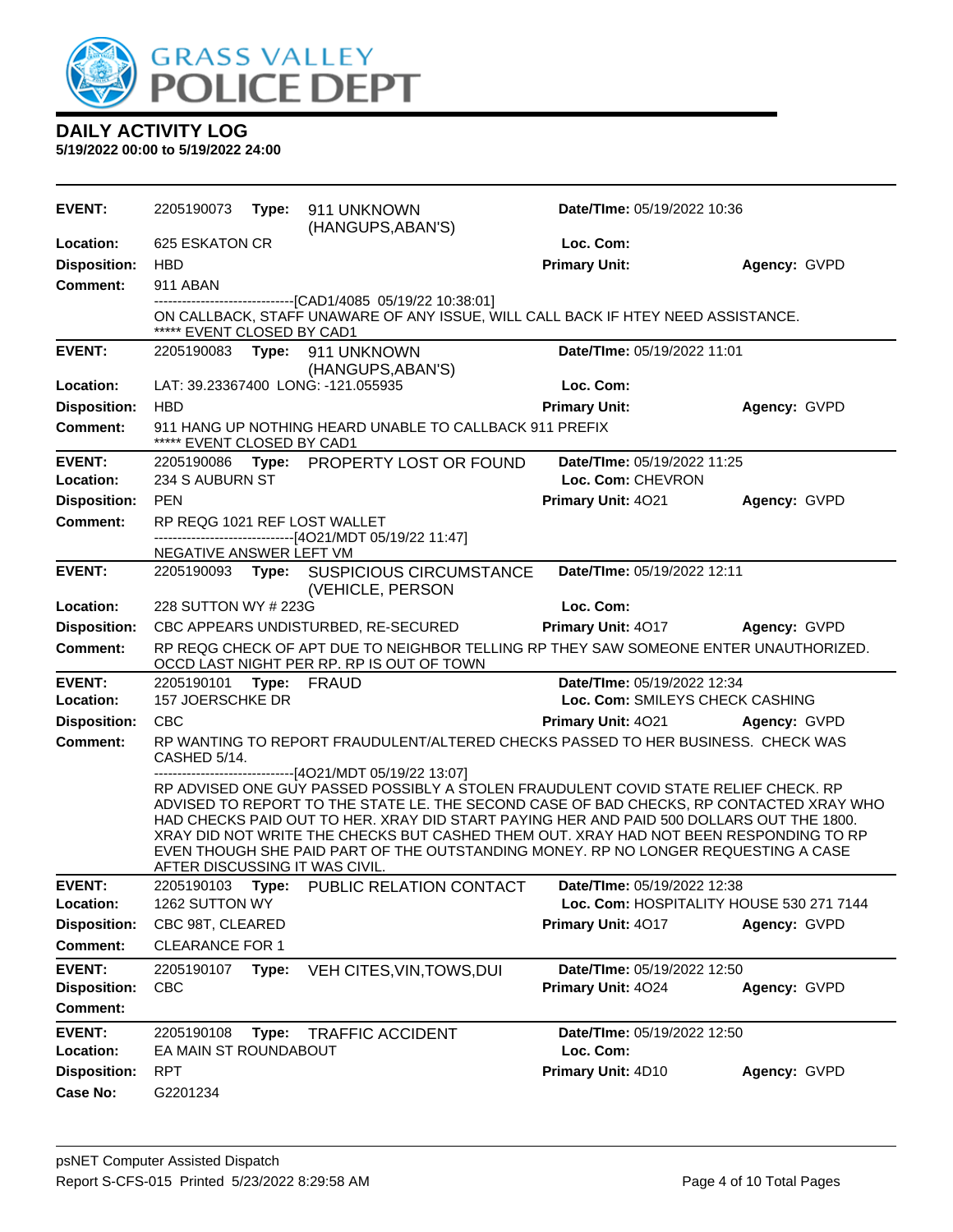

#### **5/19/2022 00:00 to 5/19/2022 24:00**

| <b>Comment:</b>     | 911 XFER TO CALFIRE FOR TC. UNK INJURIES BUT SEES PEOPLE HOLDING THEIR NECKS                                       |                             |              |
|---------------------|--------------------------------------------------------------------------------------------------------------------|-----------------------------|--------------|
|                     | -------------------------------[CAD3/4051_05/19/22 13:06:01]                                                       |                             |              |
|                     | CALFIRE REQG WE RESPOND<br>-------------------------------[CAD3/4051_05/19/22 13:18:34]                            |                             |              |
|                     | ISSUED CASE# G2201234 FOR AGENCY GVPD by UNIT 4D10                                                                 |                             |              |
|                     | ------------------------------[CAD1/4085 05/19/22 13:19:00]<br>10-39 AAA, MMM ENRT LOG# 35955                      |                             |              |
| <b>EVENT:</b>       | 2205190109 Type: VEHICLE STOP                                                                                      | Date/TIme: 05/19/2022 12:52 |              |
| Location:           | 867 SUTTON WY                                                                                                      | Loc. Com: SAFEWAY           |              |
| <b>Disposition:</b> | ARA DOBBINS CITED, OTHER 2 AR                                                                                      | Primary Unit: 4017          | Agency: GVPD |
| Case No:            | G2201233                                                                                                           |                             |              |
| <b>Comment:</b>     | ------------------------------[CAD3/4051 05/19/22 12:52:14]                                                        |                             |              |
|                     | EVENT LOCATION CHANGED FROM SAFEWAY                                                                                |                             |              |
|                     | --------------------------------[CAD3/4051 05/19/22 13:09:54]<br>EVENT CALL TYPE CHANGED FROM ALL                  |                             |              |
|                     | --------------------------------[CAD3/4051_05/19/22 13:11:08]                                                      |                             |              |
|                     | ISSUED CASE# G2201233 FOR AGENCY GVPD by UNIT 4O17                                                                 |                             |              |
|                     | ------------------------------[CAD3/4051 05/19/22 13:20:34]<br>ISSUED CASE# G2201235 FOR AGENCY GVPD by UNIT 4O17  |                             |              |
|                     | -------------------------------[CAD3/4051_05/19/22 13:20:40]                                                       |                             |              |
|                     | ISSUED CASE# G2201236 FOR AGENCY GVPD by UNIT 4O17                                                                 |                             |              |
|                     | ---------------------------------[CAD1/4085_05/19/22_15:59:01]<br>LOCATE PLACED ON EVANS                           |                             |              |
|                     |                                                                                                                    |                             |              |
| <b>EVENT:</b>       | 2205190109<br>Type:<br>VEHICLE STOP                                                                                | Date/TIme: 05/19/2022 12:52 |              |
| Location:           | 867 SUTTON WY                                                                                                      | Loc. Com: SAFEWAY           |              |
| <b>Disposition:</b> | ARA DOBBINS CITED, OTHER 2 AR                                                                                      | Primary Unit: 4017          | Agency: GVPD |
| Case No:            | G2201235                                                                                                           |                             |              |
| <b>Comment:</b>     | ---------------------------------[CAD3/4051_05/19/22 12:52:14]                                                     |                             |              |
|                     | EVENT LOCATION CHANGED FROM SAFEWAY<br>-------------------------------[CAD3/4051_05/19/22 13:09:54]                |                             |              |
|                     | EVENT CALL TYPE CHANGED FROM ALL                                                                                   |                             |              |
|                     | -------------------------------[CAD3/4051 05/19/22 13:11:08]                                                       |                             |              |
|                     | ISSUED CASE# G2201233 FOR AGENCY GVPD by UNIT 4O17<br>-------------------------------[CAD3/4051_05/19/22 13:20:34] |                             |              |
|                     | ISSUED CASE# G2201235 FOR AGENCY GVPD by UNIT 4O17                                                                 |                             |              |
|                     | -------------------------------[CAD3/4051 05/19/22 13:20:40]<br>ISSUED CASE# G2201236 FOR AGENCY GVPD by UNIT 4O17 |                             |              |
|                     | -------------------------------[CAD1/4085 05/19/22 15:59:01]                                                       |                             |              |
|                     | LOCATE PLACED ON EVANS                                                                                             |                             |              |
| <b>EVENT:</b>       | 2205190109<br><b>VEHICLE STOP</b><br>Type:                                                                         | Date/TIme: 05/19/2022 12:52 |              |
| Location:           | 867 SUTTON WY                                                                                                      | Loc. Com: SAFEWAY           |              |
| Disposition:        | ARA DOBBINS CITED, OTHER 2 AR                                                                                      | Primary Unit: 4017          | Agency: GVPD |

**Case No:** G2201236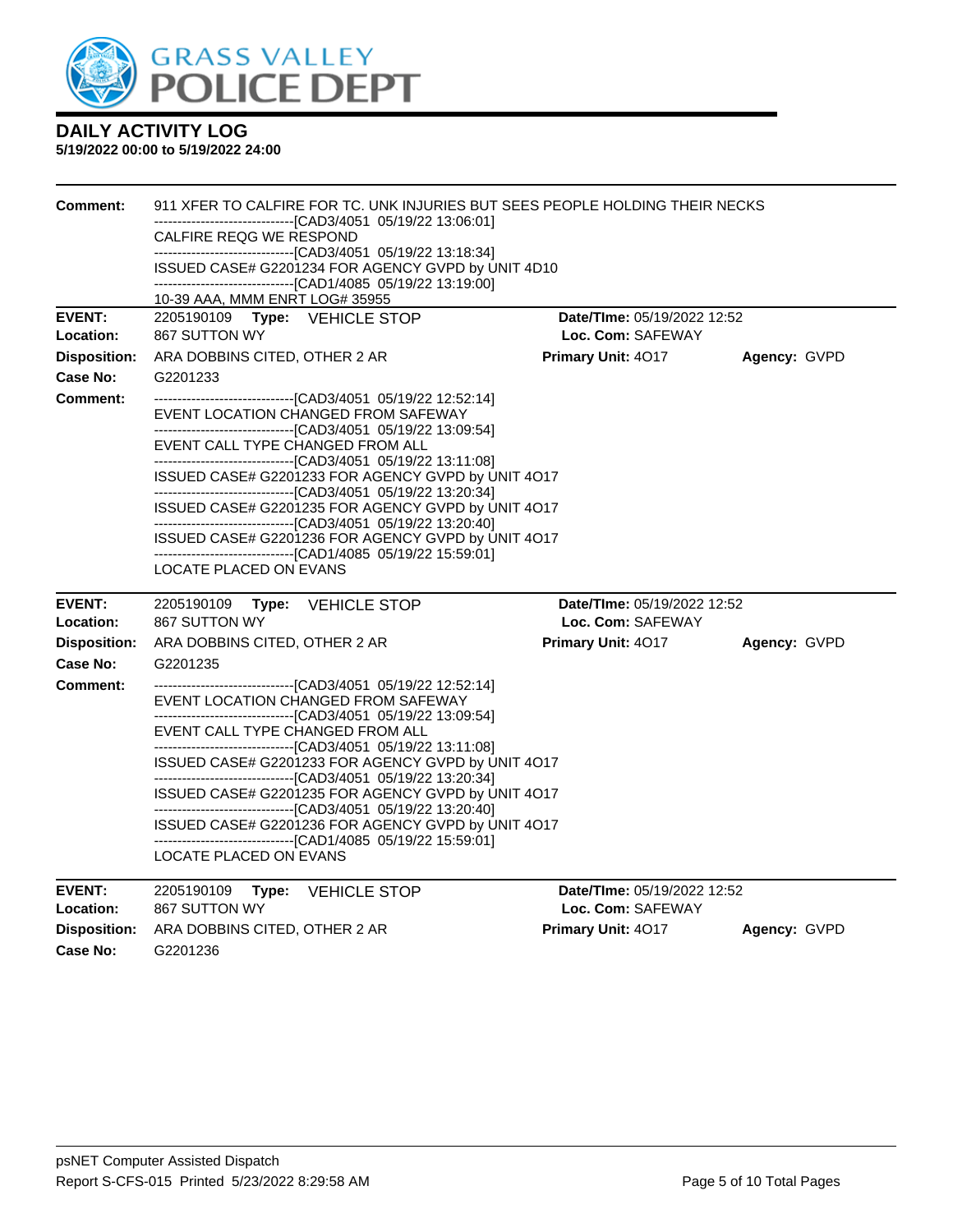

| Comment:            | <b>LOCATE PLACED ON EVANS</b>                                                            | --------------------------------[CAD3/4051 05/19/22 12:52:14]<br>EVENT LOCATION CHANGED FROM SAFEWAY<br>--------------------------------[CAD3/4051_05/19/22 13:09:54]<br>EVENT CALL TYPE CHANGED FROM ALL<br>--------------------------------[CAD3/4051_05/19/22 13:11:08]<br>ISSUED CASE# G2201233 FOR AGENCY GVPD by UNIT 4O17<br>-------------------------------[CAD3/4051 05/19/22 13:20:34]<br>ISSUED CASE# G2201235 FOR AGENCY GVPD by UNIT 4O17<br>-------------------------------[CAD3/4051 05/19/22 13:20:40]<br>ISSUED CASE# G2201236 FOR AGENCY GVPD by UNIT 4O17<br>-------------------------------[CAD1/4085 05/19/22 15:59:01] |                                      |              |
|---------------------|------------------------------------------------------------------------------------------|----------------------------------------------------------------------------------------------------------------------------------------------------------------------------------------------------------------------------------------------------------------------------------------------------------------------------------------------------------------------------------------------------------------------------------------------------------------------------------------------------------------------------------------------------------------------------------------------------------------------------------------------|--------------------------------------|--------------|
| <b>EVENT:</b>       | 2205190110 Type: 911 UNKNOWN                                                             | (HANGUPS, ABAN'S)                                                                                                                                                                                                                                                                                                                                                                                                                                                                                                                                                                                                                            | Date/TIme: 05/19/2022 13:01          |              |
| Location:           | LAT: 39.23606600 LONG: -121.053768                                                       |                                                                                                                                                                                                                                                                                                                                                                                                                                                                                                                                                                                                                                              | Loc. Com:                            |              |
| <b>Disposition:</b> | HBD LOG PER 4S5                                                                          |                                                                                                                                                                                                                                                                                                                                                                                                                                                                                                                                                                                                                                              | <b>Primary Unit:</b>                 | Agency: GVPD |
| <b>Comment:</b>     | FEELING SCREAMING INTO PHONE                                                             | 911 OPEN LINE 415 BETWEEN MALE AND FEMALE. SUBJS ARE FIGHTING OVER BACKPACK IN TRUCK. NOT<br><b>RESPONDING TO DISPATCH, 911 PREFIX</b><br>---------------------------------[CAD3/4051_05/19/22 13:01:29]<br>SOUNDS PHYSICAL, STILL NOT RESPONDING TO DISPATCH<br>-------------------------------[CAD3/4051 05/19/22 13:02:46]                                                                                                                                                                                                                                                                                                                |                                      |              |
|                     | <b>CORRECTION- FEMALE</b><br>SUBJS IN 415V<br>LINE DISCONNECTED<br>4S5 ADVISED TO REVIEW | -------------------------------[CAD3/4051 05/19/22 13:02:52]<br>---------------------------------[CAD3/4051_05/19/22_13:04:19]<br>---------------------------------[CAD3/4051_05/19/22 13:05:42]<br>-------------------------------[CAD3/4051 05/19/22 13:08:40]<br>***** EVENT CLOSED BY CAD3 WITH COMMENT-LOG PER 4S5                                                                                                                                                                                                                                                                                                                      |                                      |              |
| <b>EVENT:</b>       |                                                                                          | 2205190112 Type: ANIMALS (ABUSE, LOOSE,<br>FOUND, INJURED)                                                                                                                                                                                                                                                                                                                                                                                                                                                                                                                                                                                   | Date/TIme: 05/19/2022 13:07          |              |
| Location:           | 692 FREEMAN LN # A                                                                       |                                                                                                                                                                                                                                                                                                                                                                                                                                                                                                                                                                                                                                              | Loc. Com: RALEYS                     |              |
| <b>Disposition:</b> | UTL                                                                                      |                                                                                                                                                                                                                                                                                                                                                                                                                                                                                                                                                                                                                                              | Primary Unit: 4Z32                   | Agency: GVPD |
| <b>Comment:</b>     | DOG IN HOT CAR                                                                           |                                                                                                                                                                                                                                                                                                                                                                                                                                                                                                                                                                                                                                              |                                      |              |
|                     |                                                                                          | --------------------------------[CAD3/4051_05/19/22 13:12:48]                                                                                                                                                                                                                                                                                                                                                                                                                                                                                                                                                                                |                                      |              |
|                     |                                                                                          | EVENT LOCATION CHANGED FROM RALEYS                                                                                                                                                                                                                                                                                                                                                                                                                                                                                                                                                                                                           |                                      |              |
| <b>EVENT:</b>       |                                                                                          | 2205190114 Type: ANIMALS (ABUSE, LOOSE,<br>FOUND, INJURED)                                                                                                                                                                                                                                                                                                                                                                                                                                                                                                                                                                                   | Date/TIme: 05/19/2022 13:14          |              |
| Location:           | 554 FAWCETT ST                                                                           |                                                                                                                                                                                                                                                                                                                                                                                                                                                                                                                                                                                                                                              | Loc. Com:                            |              |
| <b>Disposition:</b> | <b>CBC</b>                                                                               |                                                                                                                                                                                                                                                                                                                                                                                                                                                                                                                                                                                                                                              | <b>Primary Unit: 4Z32</b>            | Agency: GVPD |
| <b>Comment:</b>     |                                                                                          | -------------------------------[CAD3/4051_05/19/22 13:14:22]<br>EVENT LOCATION CHANGED FROM 554 FAWCETT                                                                                                                                                                                                                                                                                                                                                                                                                                                                                                                                      |                                      |              |
| <b>EVENT:</b>       |                                                                                          |                                                                                                                                                                                                                                                                                                                                                                                                                                                                                                                                                                                                                                              | Date/TIme: 05/19/2022 13:33          |              |
| Location:           | 1036 W MAIN ST                                                                           |                                                                                                                                                                                                                                                                                                                                                                                                                                                                                                                                                                                                                                              | Loc. Com: NEVADA IRRIGATION DISTRICT |              |
| <b>Disposition:</b> | <b>CBC</b>                                                                               |                                                                                                                                                                                                                                                                                                                                                                                                                                                                                                                                                                                                                                              | <b>Primary Unit: 4D10</b>            | Agency: GVPD |
| <b>Comment:</b>     | MOVED BY 1600. CBC.                                                                      | RP REQ 10-21 REGARDING VEH LEFT IN PARKING LOT FROM EVENT 2205180213 YESTERDAY.<br>-------------------------------[4D10/MDT 05/19/22 13:49]<br>CONTACT MADE WITH RP. ATTEMPTED TO CONTACT THE RO SEVERAL TIMES. UNABLE TO CONTACT AND<br>MESSAGE BOX WAS FULL. ADVISED RP THAT WE CAN ASSIST WITH TOWING THE VEHICLE IF IT IS NOT                                                                                                                                                                                                                                                                                                            |                                      |              |
| <b>EVENT:</b>       | 2205190120<br>Type:                                                                      | <b>TRESPASS</b>                                                                                                                                                                                                                                                                                                                                                                                                                                                                                                                                                                                                                              | Date/TIme: 05/19/2022 13:35          |              |
| Location:           | 280 GLENBROOK DR                                                                         |                                                                                                                                                                                                                                                                                                                                                                                                                                                                                                                                                                                                                                              | Loc. Com:                            |              |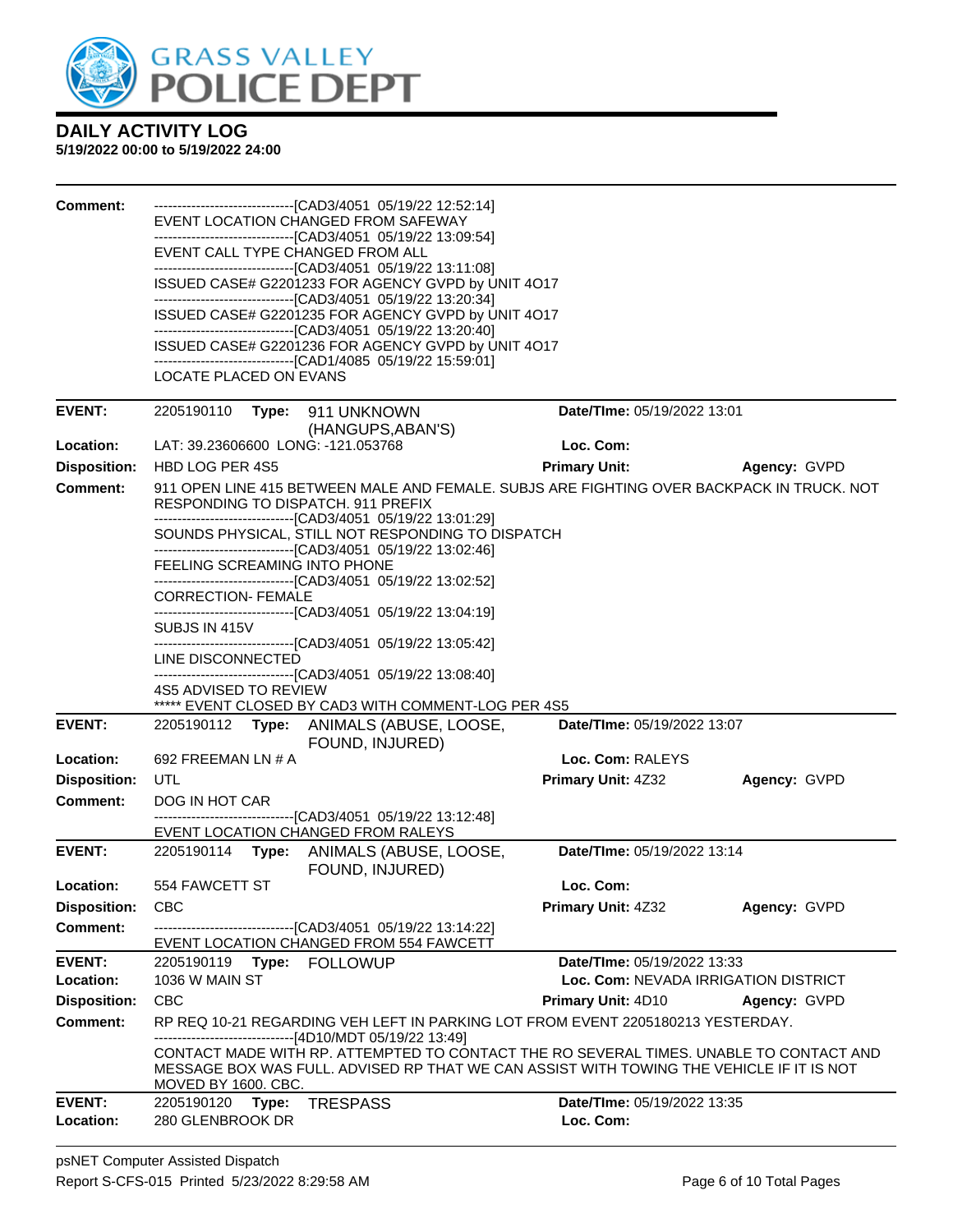

| <b>Disposition:</b>                    |                              |       | PEN NEGATIVE ANSWER UNABLE TO LEAVE VM                                                                                                                                                                                                             | <b>Primary Unit: 4021</b>   | Agency: GVPD |
|----------------------------------------|------------------------------|-------|----------------------------------------------------------------------------------------------------------------------------------------------------------------------------------------------------------------------------------------------------|-----------------------------|--------------|
| <b>Comment:</b>                        | $10 - 21$                    |       | 911 REPORTING NEIGHBOR KEEPS TRESPASSING AND PARKING ON RP'S PROPERTY. PER RP, NEIGHBOR<br>HAS BEEN TOLD SEVERAL TIMES AND IS ONGOING ISSUE. NOT CURRENTLY PARKED ON PROPERTY. REQ                                                                 |                             |              |
| <b>EVENT:</b>                          | 2205190122                   |       | Type: FOLLOWUP                                                                                                                                                                                                                                     | Date/TIme: 05/19/2022 13:40 |              |
| Location:                              | 488 CROWN POINT CR           |       |                                                                                                                                                                                                                                                    | Loc. Com:                   |              |
| <b>Disposition:</b><br><b>Comment:</b> | <b>CBC</b>                   |       |                                                                                                                                                                                                                                                    | Primary Unit: 4017          | Agency: GVPD |
|                                        |                              |       | -------------------------------[CAD3/4051 05/19/22 13:40:49]<br>EVENT LOCATION CHANGED FROM 488 CROWN POINT CIR                                                                                                                                    |                             |              |
| <b>EVENT:</b>                          |                              |       | 2205190123 Type: 911 UNKNOWN<br>(HANGUPS, ABAN'S)                                                                                                                                                                                                  | Date/TIme: 05/19/2022 13:41 |              |
| Location:                              | BRUNSWICK RD/49/20 RAMP      |       |                                                                                                                                                                                                                                                    | Loc. Com:                   |              |
| <b>Disposition:</b>                    | <b>HBD</b>                   |       |                                                                                                                                                                                                                                                    | <b>Primary Unit:</b>        | Agency: GVPD |
| <b>Comment:</b>                        | 911 ABAN                     |       |                                                                                                                                                                                                                                                    |                             |              |
|                                        |                              |       | -----------------------[CAD1/4085 05/19/22 13:42:47]<br>EVENT LOCATION CHANGED FROM LAT: 39.21920100 LONG: -121.052352 GRASS VALLEY<br>--------------------------------[CAD1/4085 05/19/22 13:42:54]                                               |                             |              |
|                                        | ***** EVENT CLOSED BY CAD1   |       | ON CALLBACK, ACCIDENTAL, CODE 4                                                                                                                                                                                                                    |                             |              |
| <b>EVENT:</b>                          |                              |       | 2205190125 Type: DRUGS (ANY NARCOTIC<br><b>RELATED OFFENSE)</b>                                                                                                                                                                                    | Date/TIme: 05/19/2022 13:49 |              |
| Location:                              | 1473 SEGSWORTH WY #8         |       |                                                                                                                                                                                                                                                    | Loc. Com:                   |              |
| <b>Disposition:</b>                    | <b>RPT</b>                   |       |                                                                                                                                                                                                                                                    | Primary Unit: 4017          | Agency: GVPD |
| Case No:                               | G2201237                     |       |                                                                                                                                                                                                                                                    |                             |              |
| Comment:                               |                              |       | RP REPORITNG SHE JUST DID AN INSPECTION OF OF UNIT, FOUND H&S AND THERE WAS A SUBJECT THAT<br>WAS PURCHASING FROM THERE AS WELL. RP HAS PHOTOS AND IS CURRENTLY IN LEASING OFICE.<br>--------------------------------[CAD1/4085 05/19/22 13:50:44] |                             |              |
|                                        | OCCURED 5 MINS AGO           |       | -------------------------------[CAD3/4051 05/19/22 14:01:00]                                                                                                                                                                                       |                             |              |
|                                        |                              |       | ISSUED CASE# G2201237 FOR AGENCY GVPD by UNIT 4O17                                                                                                                                                                                                 |                             |              |
| <b>EVENT:</b>                          |                              |       | 2205190129 Type: ASSAULTS, BATTERY (415<br>PHYSICAL)                                                                                                                                                                                               | Date/TIme: 05/19/2022 14:13 |              |
| Location:                              | 201 EA MAIN ST               |       |                                                                                                                                                                                                                                                    | Loc. Com: ROBINSON'S GAS    |              |
| <b>Disposition:</b>                    |                              |       | CBC ADVISED OF THE RO PROCESS                                                                                                                                                                                                                      | Primary Unit: 4021          | Agency: GVPD |
| Comment:                               | DECLINED TO PROVIDE SU INFO. |       | RP REQ 10-21, REPORTING MALE SUBJ THAT SPIT ON HER YESTERDAY AND QUESTIONS ABOUT RO. RP                                                                                                                                                            |                             |              |
| <b>EVENT:</b>                          |                              |       | 2205190130 Type: ANIMALS (ABUSE, LOOSE,<br>FOUND, INJURED)                                                                                                                                                                                         | Date/TIme: 05/19/2022 14:21 |              |
| Location:                              | 405 CLARK ST                 |       |                                                                                                                                                                                                                                                    | Loc. Com:                   |              |
| <b>Disposition:</b>                    | <b>CBC</b>                   |       |                                                                                                                                                                                                                                                    | <b>Primary Unit: 4Z32</b>   | Agency: GVPD |
| <b>Comment:</b>                        |                              |       | RP REQ 10-21 REGARDING FAMILY OF SKUNKS LIVING UNDER HIS HOUSE, RP THINKS ONE OF THE BABIES<br>MAY BE RABID DUE TO NOISES IT MAKES.                                                                                                                |                             |              |
| <b>EVENT:</b>                          | 2205190137                   | Type: | THEFT (GRAND, PETTY, FROM<br>MERCHANT)                                                                                                                                                                                                             | Date/TIme: 05/19/2022 14:35 |              |
| Location:                              | 867 SUTTON WY                |       |                                                                                                                                                                                                                                                    | Loc. Com: SAFEWAY           |              |
| <b>Disposition:</b>                    | <b>CBC PROPERTY RETURNED</b> |       |                                                                                                                                                                                                                                                    | <b>Primary Unit: 4017</b>   | Agency: GVPD |
| <b>Comment:</b>                        |                              |       | 911 REPORTING WMA BRO SHIRT JEANS JUST PUSHED LARGE CART OF PRODUCTS OUT OF STORE, AND IS<br>NOW LOADING THEM INTO VEH BEHIND AUTOZONE.                                                                                                            |                             |              |
|                                        | VLAUE OF OVER \$700          |       | --------------------------------[CAD1/4085 05/19/22 14:35:07]<br>-------------------------[CAD1/4085 05/19/22 14:37:25]                                                                                                                            |                             |              |
|                                        | OVERFLOWING SHOPPING CART    |       | UNK VEH DESC, RP DID NOT GO PAST AUTOZONE TO SEE IT, JUST KNOWS HES BACK THERE WITH AN                                                                                                                                                             |                             |              |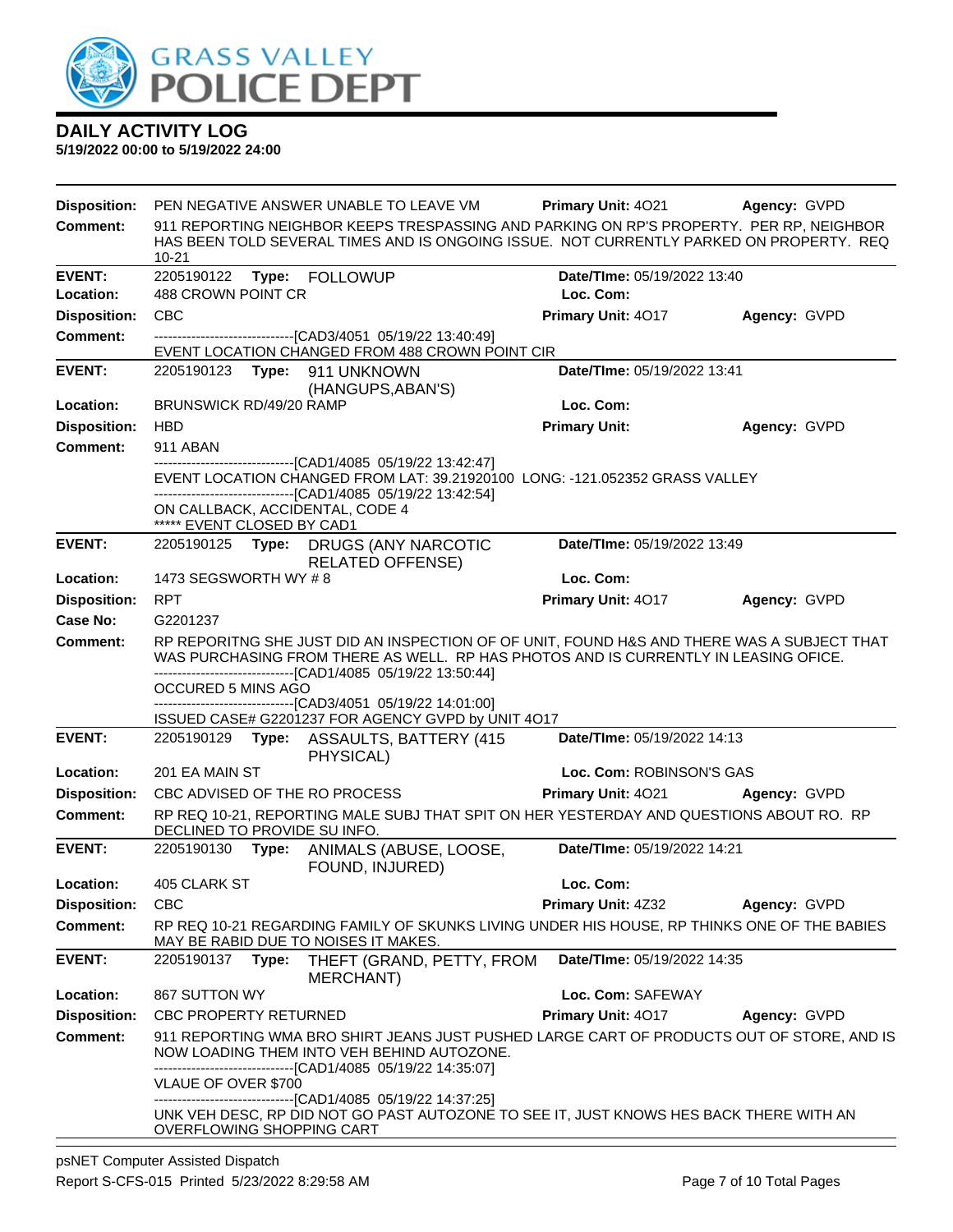

**5/19/2022 00:00 to 5/19/2022 24:00**

| <b>EVENT:</b>              | 2205190141                            |       | Type: 911 UNKNOWN<br>(HANGUPS, ABAN'S)                                                                                                                                                                                                    | Date/TIme: 05/19/2022 14:45              |              |
|----------------------------|---------------------------------------|-------|-------------------------------------------------------------------------------------------------------------------------------------------------------------------------------------------------------------------------------------------|------------------------------------------|--------------|
| Location:                  |                                       |       | LAT: 39.23483300 LONG: -121.039777                                                                                                                                                                                                        | Loc. Com:                                |              |
| <b>Disposition:</b>        | <b>HBD</b>                            |       |                                                                                                                                                                                                                                           | <b>Primary Unit:</b>                     | Agency: GVPD |
| <b>Comment:</b>            | 911 ABANDONED                         |       |                                                                                                                                                                                                                                           |                                          |              |
|                            | ***** EVENT CLOSED BY CAD3            |       | -------------------------------[CAD3/4051 05/19/22 14:48:16]<br>ON CALLBACK, CALLER STATED AMBULANCE IS THERE AND NO ASSISTANCE NEEDED                                                                                                    |                                          |              |
| <b>EVENT:</b>              | 2205190142 Type: THREATS              |       |                                                                                                                                                                                                                                           | Date/TIme: 05/19/2022 14:46              |              |
| Location:                  | 128 BERRYMAN ST                       |       |                                                                                                                                                                                                                                           | Loc. Com:                                |              |
| <b>Disposition:</b>        | CBC FU TO CONTINUE                    |       |                                                                                                                                                                                                                                           | <b>Primary Unit: 405</b>                 | Agency: GVPD |
| <b>Comment:</b>            |                                       |       | RP REQG 1021 REF THREATENING TEXT RP RECVD                                                                                                                                                                                                |                                          |              |
| <b>EVENT:</b>              | 2205190144 Type:                      |       | VANDALISM                                                                                                                                                                                                                                 | Date/TIme: 05/19/2022 14:57              |              |
| Location:                  | 2297 NEVADA CITY HY                   |       |                                                                                                                                                                                                                                           | Loc. Com:                                |              |
| <b>Disposition:</b>        | <b>RPT</b>                            |       |                                                                                                                                                                                                                                           | Primary Unit: 4017                       | Agency: GVPD |
| Case No:                   | G2201238                              |       |                                                                                                                                                                                                                                           |                                          |              |
| Comment:                   |                                       |       | TENANT OF THE PROPERTY CAME HOME TO FIND MAILBOX VANDALIZED, MAIL ON GROUND. DOOR WAS<br>TORN OFF OF MAILBOX. OCCURED TODAY, UNK WHEN, RP DISCONVERED WHEN HE CAME HOME.<br>--------------------------------[CAD3/4051 05/19/22 15:10:53] |                                          |              |
|                            |                                       |       | ISSUED CASE# G2201238 FOR AGENCY GVPD by UNIT 4O17                                                                                                                                                                                        |                                          |              |
| <b>EVENT:</b>              |                                       |       | 2205190153 Type: FOLLOWUP                                                                                                                                                                                                                 | Date/Time: 05/19/2022 15:41              |              |
| Location:                  | 115 UNION JACK ST #72                 |       |                                                                                                                                                                                                                                           | Loc. Com:                                |              |
| <b>Disposition:</b>        | <b>CBC PROPERTY FOUND</b>             |       |                                                                                                                                                                                                                                           | Primary Unit: 4024                       | Agency: GVPD |
| Comment:                   |                                       |       | RP AT GVPD REF A PREVIOUS THEFT                                                                                                                                                                                                           |                                          |              |
| <b>EVENT:</b><br>Location: | 2205190155<br><b>LITTON DR</b>        |       | Type: VEH CITES, VIN, TOWS, DUI                                                                                                                                                                                                           | Date/TIme: 05/19/2022 15:44<br>Loc. Com: |              |
| <b>Disposition:</b>        | <b>CBC</b>                            |       |                                                                                                                                                                                                                                           | <b>Primary Unit: 4Z15</b>                | Agency: GVPD |
| <b>Comment:</b>            | OW VEH                                |       |                                                                                                                                                                                                                                           |                                          |              |
|                            |                                       |       | ------------------[CAD1/4085 05/19/22 15:44:29]<br>EVENT LOCATION CHANGED FROM LINTON DR                                                                                                                                                  |                                          |              |
| <b>EVENT:</b>              | 2205190160                            |       | Type: COMMUNITY POLICING<br><b>ACTION</b>                                                                                                                                                                                                 | Date/TIme: 05/19/2022 16:07              |              |
| <b>Disposition:</b>        | <b>CBC</b>                            |       |                                                                                                                                                                                                                                           | Primary Unit: 402                        | Agency: GVPD |
| Comment:                   |                                       |       |                                                                                                                                                                                                                                           |                                          |              |
| <b>EVENT:</b>              | 2205190165                            | Type: | <b>FOLLOWUP</b>                                                                                                                                                                                                                           | Date/TIme: 05/19/2022 16:24              |              |
| Location:                  | 925 MAIDU AV                          |       |                                                                                                                                                                                                                                           | Loc. Com:                                |              |
| <b>Disposition:</b>        | CBC                                   |       |                                                                                                                                                                                                                                           | Primary Unit: 4017                       | Agency: GVPD |
| Comment:                   |                                       |       | -------------------------------[CAD3/4051 05/19/22 16:24:57]                                                                                                                                                                              |                                          |              |
|                            |                                       |       | EVENT LOCATION CHANGED FROM 925 MAIDU                                                                                                                                                                                                     |                                          |              |
| <b>EVENT:</b>              | 2205190170                            | Type: | 911 UNKNOWN<br>(HANGUPS, ABAN'S)                                                                                                                                                                                                          | Date/TIme: 05/19/2022 16:35              |              |
| Location:                  | 565 BRUNSWICK RD #15                  |       |                                                                                                                                                                                                                                           | Loc. Com: CORNERSTONE ACCOUNTING         |              |
| <b>Disposition:</b>        |                                       |       | CBC SEMI-UNCOOPERATIVE. ADVISED 911                                                                                                                                                                                                       | Primary Unit: 4017                       | Agency: GVPD |
| <b>Comment:</b>            | ACCIDENT, APPEARED CODE 4<br>911 ABAN |       |                                                                                                                                                                                                                                           |                                          |              |
|                            |                                       |       | --------------------------[CAD1/4085_05/19/22 16:35:39]<br>EVENT LOCATION CHANGED FROM 565 BRUNSWICK RD<br>--------------------------[CAD1/4085_05/19/22 16:37:05]                                                                        |                                          |              |
|                            |                                       |       | ON CALLBACK, DIRECTED TO VOICEMAIL BUT UNABLE TO LEAVE MSG                                                                                                                                                                                |                                          |              |
| <b>EVENT:</b>              | 2205190180                            | Type: | DISTURBANCE (NOISE,<br>MUSIC, VERBAL, BARKI                                                                                                                                                                                               | Date/TIme: 05/19/2022 17:11              |              |

psNET Computer Assisted Dispatch Report S-CFS-015 Printed 5/23/2022 8:29:58 AM Page 8 of 10 Total Pages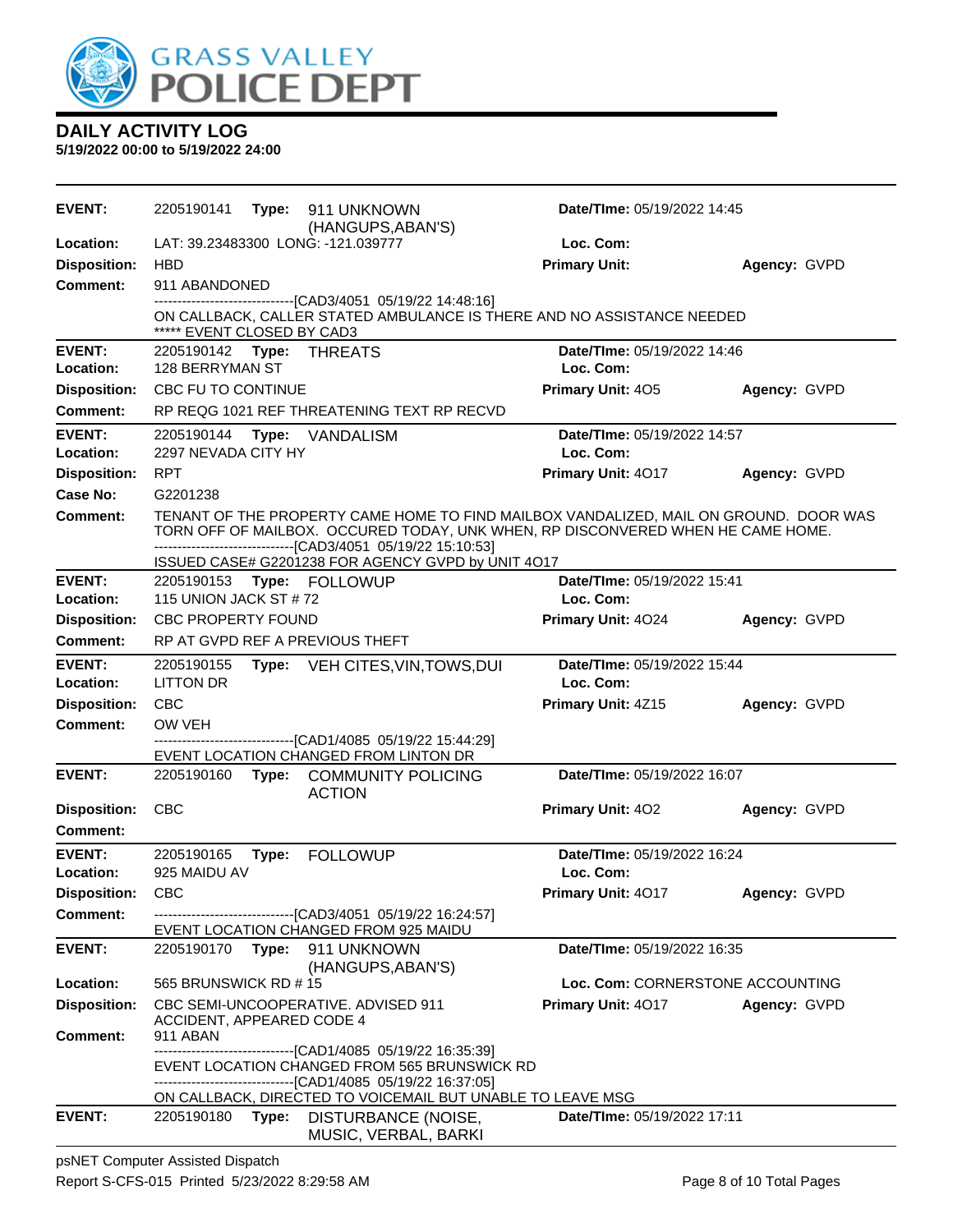

**5/19/2022 00:00 to 5/19/2022 24:00**

| Location:                  | 228 SUTTON WY # 202                                                                                                                                                                                                                                                                                | Loc. Com: OAK RIDGE APARTMENTS                           |              |
|----------------------------|----------------------------------------------------------------------------------------------------------------------------------------------------------------------------------------------------------------------------------------------------------------------------------------------------|----------------------------------------------------------|--------------|
| <b>Disposition:</b>        | <b>UTL</b>                                                                                                                                                                                                                                                                                         | <b>Primary Unit: 4017</b>                                | Agency: GVPD |
| <b>Comment:</b>            | 911 REPORITNG XRAY IN BAY UNDER THE APARTMENT KICKING AND ACTING LIKE SHE IS HBD/11550. PER<br>RP, SHE LEFT ON FOOT UP HILL TWD TOP OF THE APARTMENTS. RP STATES HE CAN HELP IDENTIFY AND<br>WILL BE AT THE APT. SU OLDER WFA, WEARING TANK TOP AND SHORTS                                         |                                                          |              |
| <b>EVENT:</b>              | 2205190183 Type: VEH CITES, VIN, TOWS, DUI                                                                                                                                                                                                                                                         | Date/TIme: 05/19/2022 17:45                              |              |
| Location:                  | 500 BLK BUTLER                                                                                                                                                                                                                                                                                     | Loc. Com:                                                |              |
| <b>Disposition:</b>        | <b>RPT</b>                                                                                                                                                                                                                                                                                         | Primary Unit: 4D10                                       | Agency: GVPD |
| Case No:                   | G2201239                                                                                                                                                                                                                                                                                           |                                                          |              |
| Comment:                   | ---------------------------------[CAD3/4051 05/19/22 17:47:36]<br>ISSUED CASE# G2201239 FOR AGENCY GVPD by UNIT 4D10<br>--------------------------------[CAD3/4051 05/19/22 17:51:25]<br>TOW ASSIGNED-CELESTIAL VALLEY TOWING, 875 IDAHO MARYLAND DR, GRASS VALLEY, 5302723353,                    |                                                          |              |
|                            | -------------------------------[CAD3/4051 05/19/22 18:15:39]                                                                                                                                                                                                                                       |                                                          |              |
|                            | FCN/3702213904391                                                                                                                                                                                                                                                                                  |                                                          |              |
| <b>EVENT:</b>              | 2205190199 Type: SUSPICIOUS CIRCUMSTANCE<br>(VEHICLE, PERSON                                                                                                                                                                                                                                       | Date/TIme: 05/19/2022 18:57                              |              |
| Location:                  | WE MAIN ST/GILMORE WY                                                                                                                                                                                                                                                                              | Loc. Com:                                                |              |
| <b>Disposition:</b>        | UTL                                                                                                                                                                                                                                                                                                | <b>Primary Unit: 4011</b>                                | Agency: GVPD |
| <b>Comment:</b>            | 911 CALLER RPTG WMA POSS HMA MOSTLY BALD LSW GREY OR GRN SHIRT, SHORTS WITH A KNIFE BY<br>THE MAILBOX LOOKING INTO DRIVEWAY. SUBJ LOOKED TAUNTING. RP IS PASSERBY. RP DOES NOT KNOW<br>ADDRESS JUST ADV BTWN GILMORE AND ALTA ST.<br>--------------------------------[CAD1/4074 05/19/22 18:57:42] |                                                          |              |
|                            | 4S6 ADV                                                                                                                                                                                                                                                                                            |                                                          |              |
| <b>EVENT:</b><br>Location: | 2205190206 Type: WELFARE CHECK<br>649 SUTTON WY                                                                                                                                                                                                                                                    | Date/TIme: 05/19/2022 19:53<br>Loc. Com: INCREDIBLE PETS |              |
| <b>Disposition:</b>        | CBC 98M                                                                                                                                                                                                                                                                                            | <b>Primary Unit: 4020</b>                                | Agency: GVPD |
| <b>Comment:</b>            | RP RPTG MOTHER OF J IN HER CLASS IS CALLING HER SAYING SHE NEEDS HELP AND IS AT LISTED. XRAY                                                                                                                                                                                                       |                                                          |              |
|                            | DRIVES BLK JEEP CHEROKEE. RP THINKS XRAY POSS HAVING MH ISSUES.<br>--------------------------------[CAD1/4074 05/19/22 19:54:38]                                                                                                                                                                   |                                                          |              |
|                            | XRAY ADV RO SHE HASNT EATEN IN TWO DAYS AND SLEPT AT A GAS STATION LAST NIGHT<br>--------------------------------[CAD1/4074 05/19/22 19:56:02]                                                                                                                                                     |                                                          |              |
|                            | RP REQ 10-21 W/DIPO. WANTS TO BE ANONYMOUS TO RP<br>-------------------------------[CAD1/4074 05/19/22 19:56:14]                                                                                                                                                                                   |                                                          |              |
|                            | <b>CORRECTION TO THE VI</b>                                                                                                                                                                                                                                                                        |                                                          |              |
|                            | --------------------------------[CAD1/4074 05/19/22 19:59:59]<br><b>VOICED</b>                                                                                                                                                                                                                     |                                                          |              |
|                            | -------------------------------[4O20/MDT 05/19/22 20:19]                                                                                                                                                                                                                                           |                                                          |              |
|                            | UTL VEH IN THE AREA. ATT 21 W/ VI HOWEVER WENT TO VM. MSG LEFT. RP WAS ADVISED. CBC                                                                                                                                                                                                                |                                                          |              |
| <b>EVENT:</b>              | 2205190208<br>Type: SUSPICIOUS CIRCUMSTANCE<br>(VEHICLE, PERSON                                                                                                                                                                                                                                    | Date/TIme: 05/19/2022 20:03                              |              |
| Location:                  | 1866 RIDGE RD                                                                                                                                                                                                                                                                                      | Loc. Com: FIRST BAPTIST CHURCH OF GRASS<br><b>VALLEY</b> |              |
| <b>Disposition:</b>        | <b>CBC MOVING ALONG</b>                                                                                                                                                                                                                                                                            | <b>Primary Unit: 4D10</b>                                | Agency: GVPD |
| <b>Comment:</b>            | RP RPTG WHI SUV PARKED ACROSS THE STREET FROM THE CHURCH WITH DOG OUTSIDE, HAS BEEN<br>THERE FOR A COUPLE DAYS. RP IS UNSURE IF SUBJS ARE CAMPING OR NOT. REQ CHK                                                                                                                                  |                                                          |              |
| <b>EVENT:</b><br>Location: | Type: ALL OTHERS<br>2205190213<br>TINLOY ST/BANK ST                                                                                                                                                                                                                                                | Date/TIme: 05/19/2022 20:26<br>Loc. Com: BSU STOP        |              |
| <b>Disposition:</b>        | <b>CBC</b>                                                                                                                                                                                                                                                                                         | <b>Primary Unit: 4D10</b>                                | Agency: GVPD |
| Comment:                   | 911 REQ POLITICAL EMPATHY BECAUSE HE WAS FORCED OUT OF HIS HOME BY NCSO AND IS NOW<br><b>HOMELESS</b>                                                                                                                                                                                              |                                                          |              |
|                            | --[4D10/MDT 05/19/22 20:35]<br>CONTACT MADE WITH RP. HE WAS ADVISED OF SERVICES. CBC.                                                                                                                                                                                                              |                                                          |              |
| <b>EVENT:</b>              | 2205190214<br>Type: FOLLOWUP                                                                                                                                                                                                                                                                       | Date/TIme: 05/19/2022 20:34                              |              |

psNET Computer Assisted Dispatch Report S-CFS-015 Printed 5/23/2022 8:29:58 AM Page 9 of 10 Total Pages